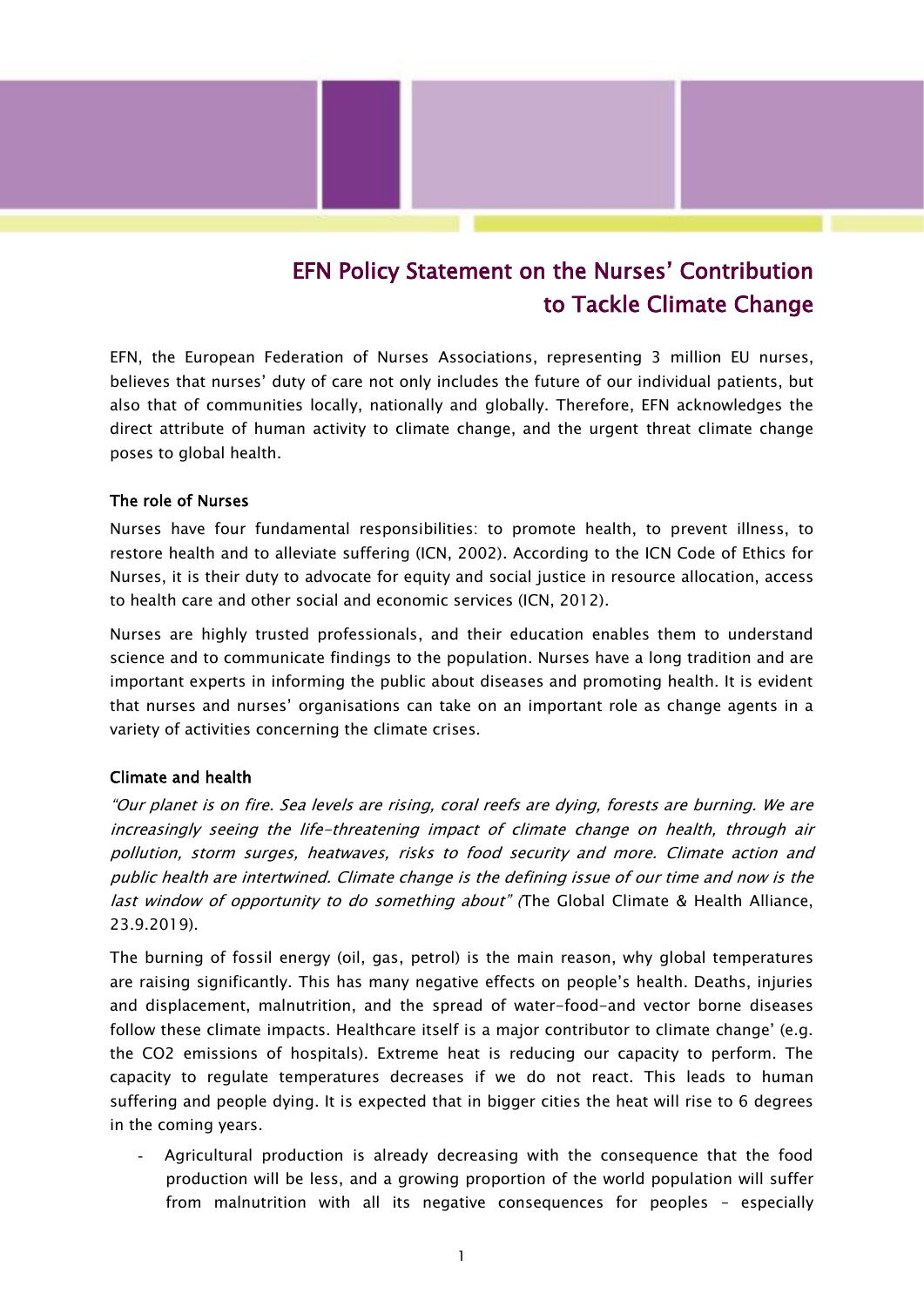children's - health and development. In the most affected regions, an increasing number of people will be dying.

- Infectious diseases (Dengue, Zika, Malaria) will come to Europe.
- There will be Hurricanes not just in Asia or the Americas.
- Burning Forests are polluting the air and increasing the temperatures.
- Sea levels rising everywhere (Holland Pacific Islands) with the consequences of people's loss of livelihoods.

#### Action to be taken

There is a great need for political and individual action on climate change. Strategies and activities can take many forms. Many actions aim to build social and political support to limit, and subsequently reduce, the concentration of greenhouse gases in the atmosphere with the goal of mitigating climate change. Other actions seek to address the ethical and moral aspects of climate justice, especially with regard to the anticipated unequal impacts of climate change adaption.

« The European Commission sets out a European Green Deal for the European Union (EU) and its citizens. It resets the Commission's commitment to tackling climate and environmentalrelated challenges that is this generation's defining task. The European Green Deal is a response to these challenges. It is a new growth strategy that aims to transform the EU into <sup>a</sup> fair and prosperous society, with a modern, resource-efficient and competitive economy where there are no net emissions of greenhouse gases in 2050 and where economic growth is decoupled from resource use. It also aims to protect, conserve and enhance the EU's natural capital, and protect the health and well-being of citizens from environment-related risks and impacts » (European Commission, 2019)

#### The contribution of nurses and nurses' organisations

It is our last chance before climate-induced irreversible damage to people and nature occurs. For nurses and their organisations there are different levels to act and to work for change by advocating towards key stakeholders, including governments and to take action in climate change mitigation and adaptation: the level where nurses can influence policy; the public awareness level; the level of the health system; the level of our personnel lives.

## The EFN members call on the Commission, the European Parliament and National Governments (Council of the European Union) to:

- Prioritise the development of policies and agreements that favour climate solutions and protect public health and global equity.
- Demonstrate leadership in setting an agenda to limit warming to 1.5°C and in fulfilling countries 'emissions deduction commitments under the Paris Agreement.
- Include ministries of health and health civil society, especially nurses' associations and organisations, in EU and national decision making to ensure climate ambition and strategies are designed to maximally protect health and improve global equity.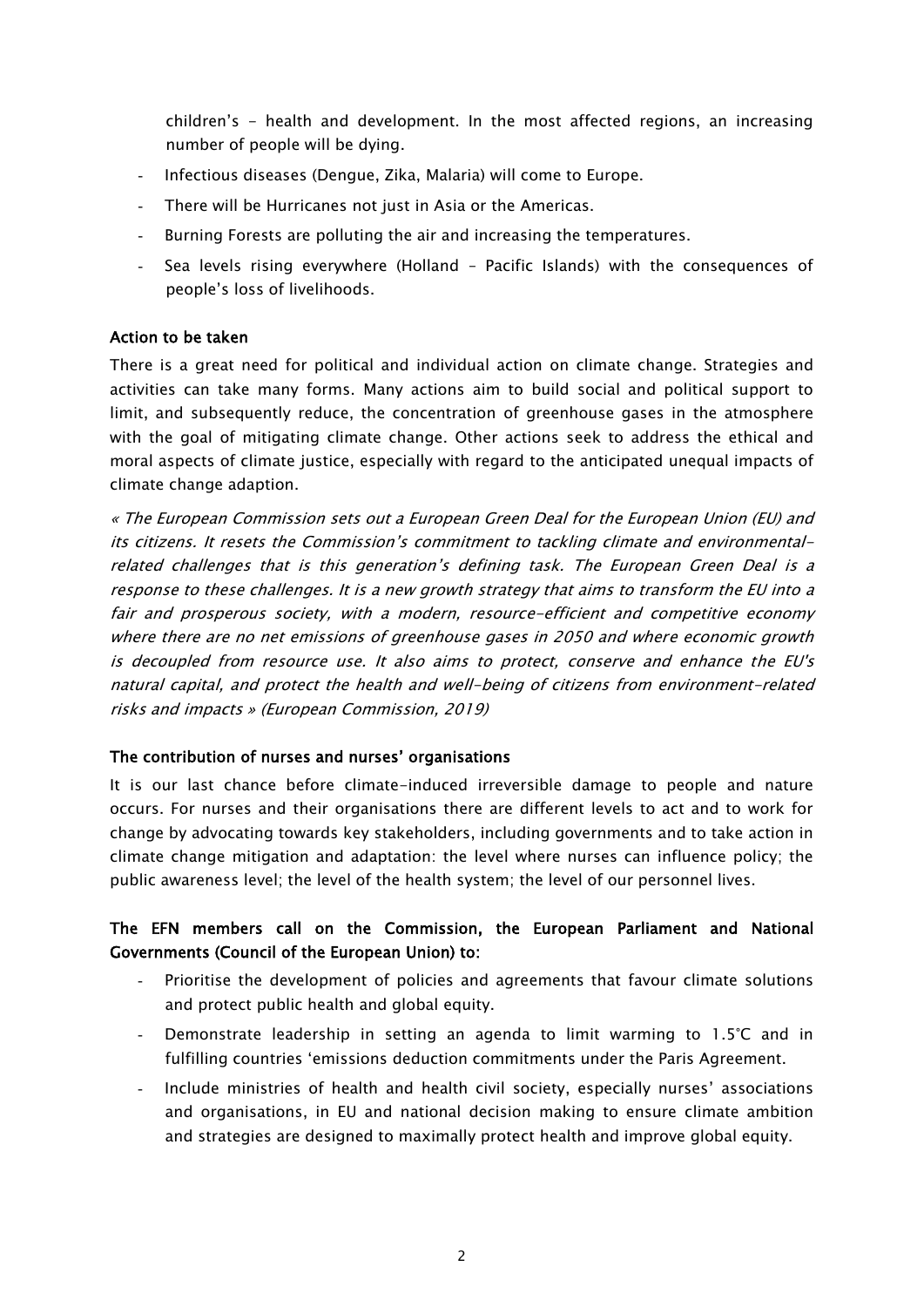- Commit appropriate levels of funding to finance climate and health research, resilience, adaptation and mitigation, and to enable health sector involvement in climate decision-making and implementation.
- Increase prevention and health promotion activities and incorporate health literacy in citizens' empowerment strategies. Prevention is key in personalised healthcare, in contributing to populations' health, and implies the adoption of citizen-centric approaches. Nurses are uniquely placed to act as a health coach and to help to promote individual emission reduction and healthy lifestyles.
- To invest in the education of the nursing workforce, as part of Lifelong Learning programmes, to facilitate nurses roles as change agents and their further development of knowledge, skills and competences in the field of climate change and mitigation of negative effects of growing temperatures.

# On the basis of the ICN Position Statement - Nurses, climate change and health (2018), EFN encourages national nurses' associations (NNAs), in collaboration with their respective government, to:

- Work to enable nursing leadership and nurses to support health care organisations to contribute to climate change mitigation through implementation of environmental policies and sustainable practices.
- Engage in national and multisectoral measures to mitigate the impact of climate change on the population with a focus on vulnerable groups and those more exposed to disease and injury.
- Be involved in developing national action plans and policies for mitigation, adaptation, and resilience strategies as well as contribute to environmental health and justice policymaking.
- Raise awareness of the health implications of climate change and how to assess and address climate change risks to health by developing policy documents on the subject.
- Embed the concept of sustainability in nursing practice as well as climate changerelated knowledge into nursing curricula and in post-registration continuing education.
- Collaborate with other health professional organisations, intergovernmental organisations, environmental and health organisations and other civil society groups when developing health-adaptation policies and programmes.
- Engage with media to promote public awareness of the harmful effects of climate change on health and to promote mitigation strategies.
- Support the introduction of incentives for nurses to incorporate environmentally responsible health practices into their interventions.

## EFN and ICN call on individual nurses in their role as clinicians, educators, researchers, policy influencers, or executives, to:

Advocate for policies that promote the reduction of healthcare waste and ensure correct waste management by introducing efficient recycling systems at hospitals, as